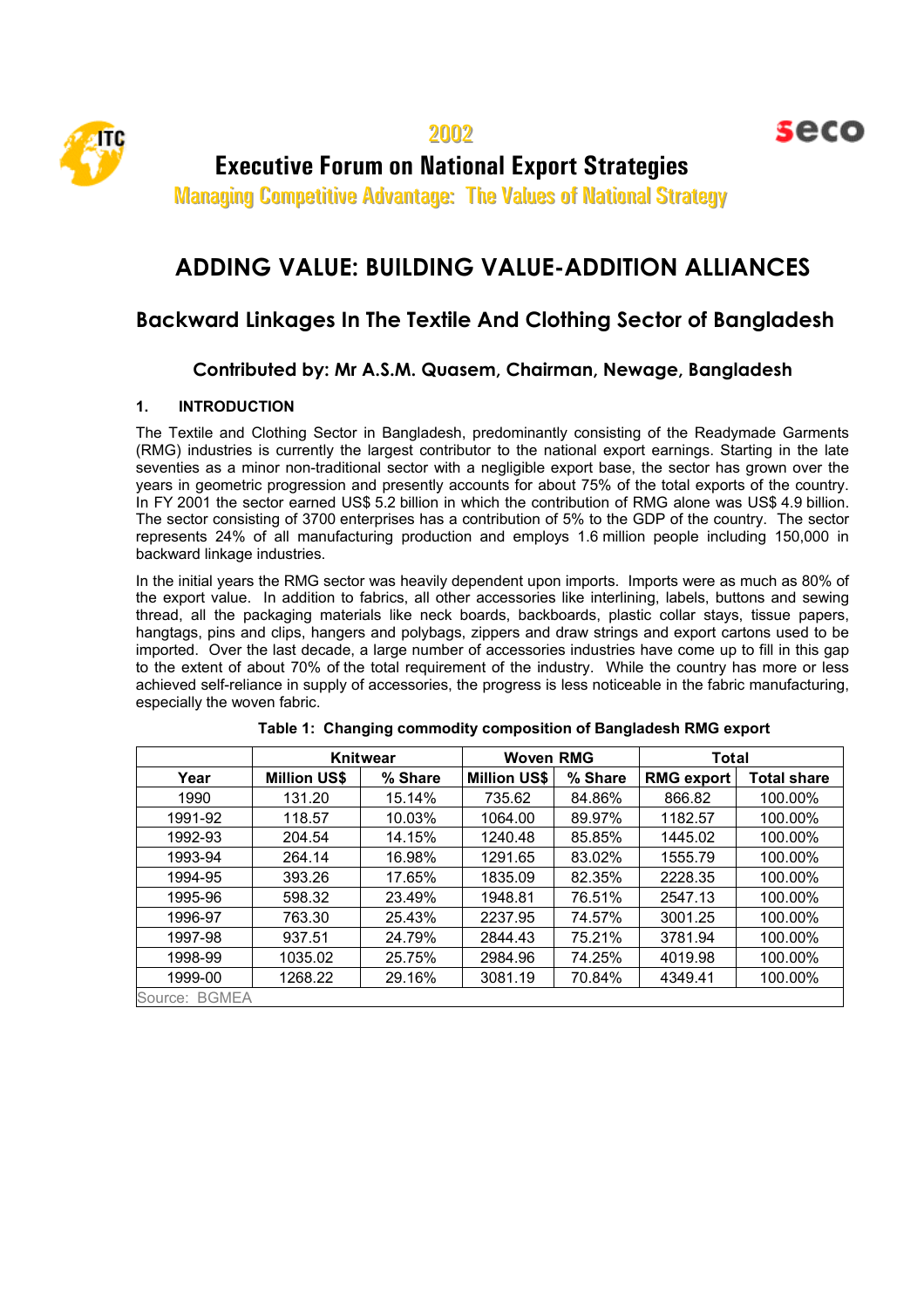While the RMG sector as a whole grew from US\$ 867 million in 1989-90 to US\$ 4.35 billion in 1999-2000, the knit sub-sector grew at a faster rate than the rest of the sub-sectors as can be seen in Table 1. During the period under review, the share of knit sub-sector grew from 15.14% of the total RMG export to 29.16%, whereas that of the woven sub-sector fell from 84.86% to 70.84%. The predominant reason for the faster growth of the Knit sub-sector is the extent of backward linkage that this sub-sector could achieve. A large number of composite knit garment manufacturers have emerged during this period who produce their own fabric, have their own dye houses and thus can compete very effectively in price and delivery lead time. It is estimated that currently about 70% of the knit fabric requirement is met from local production. Despite investment constraints, usage of local woven fabric also increased to about 20% in 2000 from about 5% in 1994.

The growth of accessories industries, coupled with a substantial growth in knit fabric manufacturing, has helped to reduce dependence on imports and cut down lead-time for delivery. According to statistics, the share of back-to-back LC in total export dropped from 68.33% in FY 95 to 45.1% in the first eight months of FY 01. This means that value addition in the country is steadily increasing. This is creating cushion in the sector to absorb pressure of competition. A better spread in the value addition chain is bringing more factors of production under national control and thus giving the industry better scope for increasing its competitive edge.



#### **2. THE INTEGRATION LEVEL OF THE T&C SECTOR IN THE COUNTRY**



The level of integration of the textile and clothing sectors has varied differently for the knit and the woven sub-sectors. While the knit-fabric sector saw a significant degree of integration in building production capability to meet almost 70% of the requirement of the knit-garment sector, the woven fabric sector lagged far behind. The primary reason for faster integration in the knit sub-sector was due to relatively low investment requirement and simpler manufacturing and process technology that could be adopted easily. For example, a knit fabric manufacturing, dyeing and finishing unit of a minimum economic size could be set up at a cost of about US\$ 3.5 million while investment requirement for establishing a woven fabric manufacturing plant of minimum economic size with appropriate dying and finishing facilities would cost at least US\$ 35 million.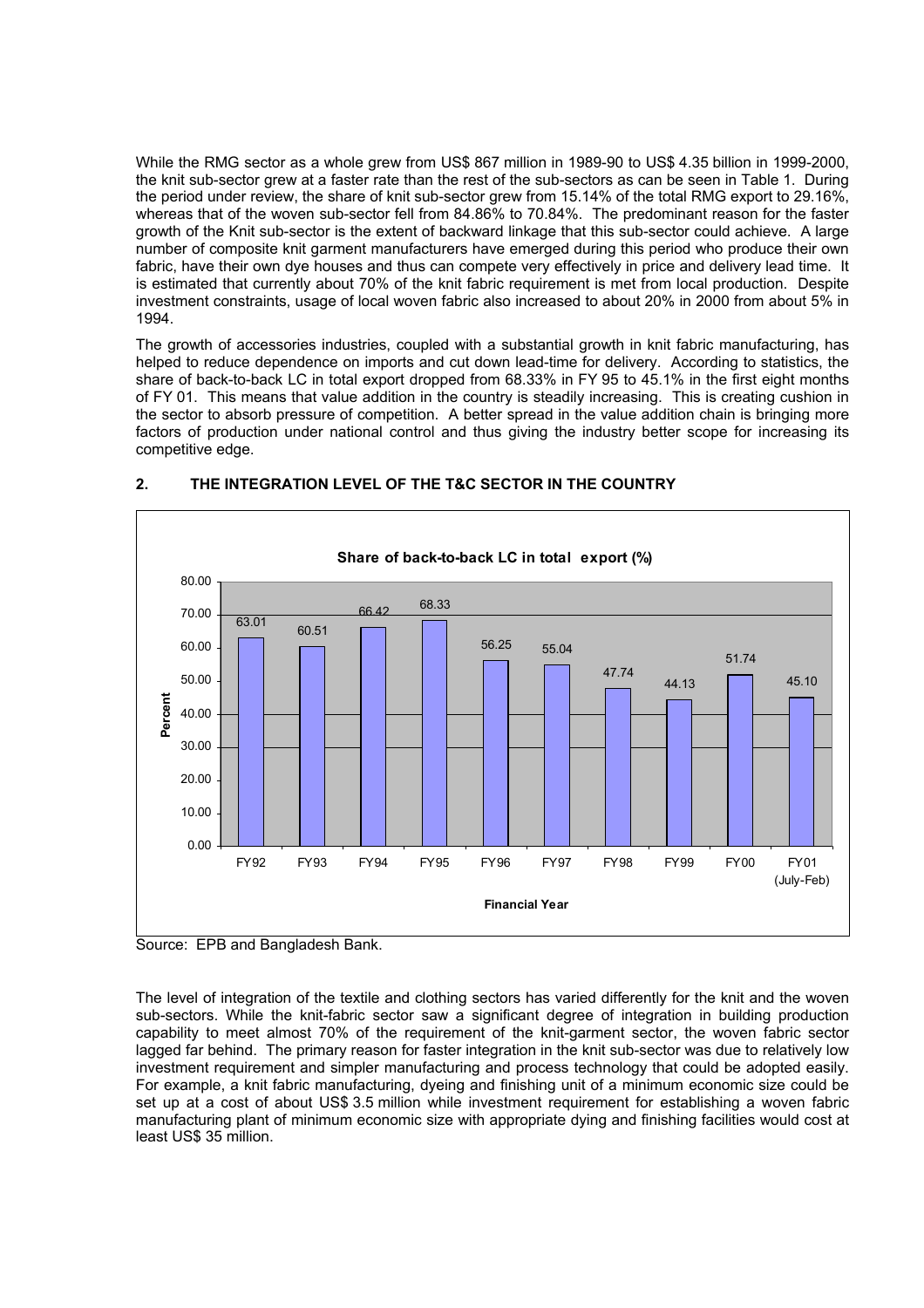As mentioned earlier, the Textile Sector in Bangladesh is dominated by the RMG industries. In June 2000 as indicated in Table 2, the sector consists of about 3000 RMG units producing 150 million dozen garments, 141 spinning mills (units) with a production capacity of 335 million kg of yarn, 117 weaving and composite mills with a capacity of 420 million meters of fabric, 282 dyeing, printing and finishing units capable of processing 677 million meters of woven fabric and 155 knitting, dyeing and finishing composite units capable of producing 225 million kg of knit fabric. Investment in the sector is gaining momentum. As many as ten spinning units and a number of composite knit fabric mills have been added to the sector in the year 2001 alone.

| Sub-sector                   | No. of<br>units | <b>Installed capacity</b> |                    | <b>Product</b>     | Annual<br>capacity |     |
|------------------------------|-----------------|---------------------------|--------------------|--------------------|--------------------|-----|
| Textile spinning:            | 141             | 2,967,538                 | Spindles           | Yarn               |                    |     |
|                              |                 | 60,184                    | Rotors             | Yarn               | 334,622,000        | kg  |
| Weaving                      | 105             | 2,025                     | <b>Shuttleless</b> | Grey PG            |                    |     |
|                              |                 | 4,837                     | Shuttle            | Grey PG            | 222,613,000        | mtr |
| <b>Dyeing and finishing</b>  | 282             |                           |                    |                    | 676,764,000        | mtr |
| <b>Composite mills</b>       | 12              | 540                       | Rotors             |                    |                    |     |
|                              |                 | 180,080                   | <b>Spindles</b>    | Yarn               | 13,465,000         | kg  |
|                              |                 | 1,901                     | Shuttle            | Grey PG            | 80,050,000         | mtr |
|                              |                 | 576                       | <b>Shuttleless</b> | <b>Finished PG</b> | 117,450,000        | mtr |
| Knitting, dyeing & Finishing | 155             | 2,048                     | Cir. Knitting      | Grey               | 104,751,000        | kg  |
|                              |                 |                           |                    | Finished           | 121,837,000        | kg  |
| <b>Spl. Textiles</b>         | 1029            | 21,985                    | Shuttle            | Grey PG            | 429,046,000        | mtr |
| <b>Export oriented RMG</b>   | 3000            |                           |                    | <b>RMG</b>         | 150,000,000        | Dz  |

|  |  |  |  |  | Table 2: Structure of the Textile industry in Bangladesh (June 2000) |  |  |
|--|--|--|--|--|----------------------------------------------------------------------|--|--|
|--|--|--|--|--|----------------------------------------------------------------------|--|--|

**Source: Dept of Textiles, GOB, 2001.** 

According to one estimate made by the Centre for Policy Dialogue, a civil society think tank, the gap between demand and supply of yarn in the year 2000 was about 500 million kg and that of fabric was about 2400 million meters. According to their estimate, this gap is going to increase further to about 800 million kg for yarn and 4100 million meters for fabric by the year 2010. They estimate that to meet the capacity shortfall, Bangladesh needs to double its spinning, weaving and dyeing and finishing capacity by year 2010. All these infrastructure buildings would require an investment of around US\$ 7.5 billion. The investment requirement is quite large and investment from domestic resource is unlikely to be sufficient for the purpose. Fulfilment of this target is possible only if FDI flows into the country in this sector in the next couple of years. Judging by the past trend of FDI flow, it is unlikely that Bangladesh would be able to attain this self-sufficiency in the near future.

#### **3. THE BANGLADESH TEXTILE SECTOR FACING EMERGING UNCERTAINTIES**

#### **a) Trend of growth of the RMG sector**

RMG is the driving force behind the growth of the textile sector. This sector saw astronomical growth in the late eighties. Even in the first five years of the nineties, the industry grew steadily at an average rate of 30% per year. The growth started to decline from FY 96 and came down to as low as 7.28% in FY 00, as shown in Figure 1.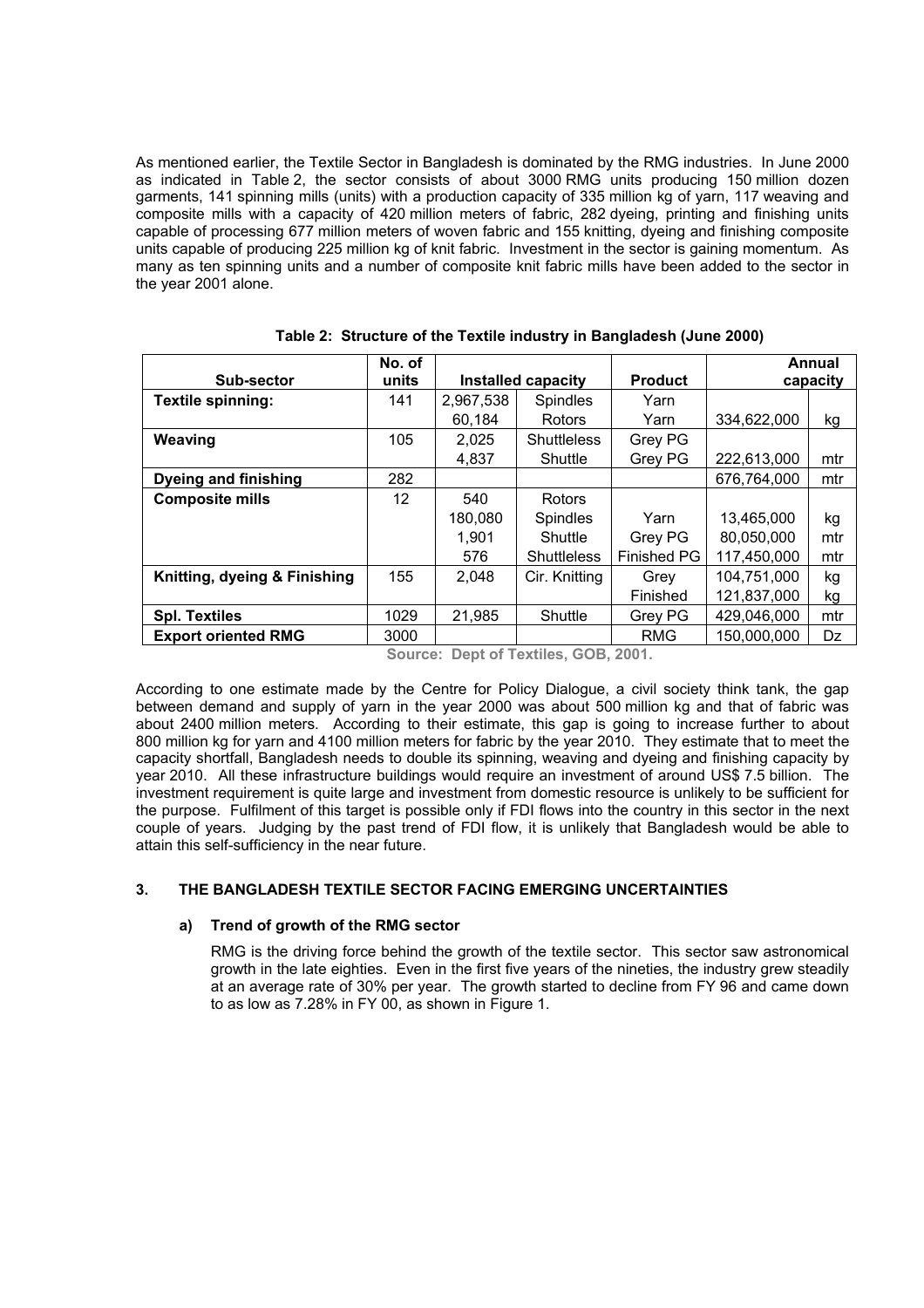

Source: BGMEA.

Factors like increased external competition, inflexibility to reduce lead time, the lack of backward linkage industries, loss of market on the eve of Sept  $11<sup>th</sup>$  incident, apprehension about the post MFA uncertainties, the US Trade Development Act 2000, favouring other developing countries, and the accession of China to WTO affected the business and retarded the growth rate.

#### **b) Phase-out of MFA quotas on January 1, 2005**

Preferential market access that was given to Bangladesh by both the US and EU was the main stimulant behind the rapid expansion of the RMG sector in the last two decades. The large level of the US quota and the preferential quota free access to the EU ensured good market penetration for the Bangladeshi RMG products in these markets. In addition, a significant part of Bangladesh's export to the EU is covered under the GSP scheme that provides preferential tariff treatment to Bangladesh exports to the EU markets. However, Bangladeshi exporters were unable to take full advantage of this facility due to stringent EU rules of origin for GSP. In 1999, EU liberalized the rules of origin allowing imported yarn for knit-fabrics to qualify for GSP. This relaxation improved the utilization rate of the GSP facilities for the knit-RMG considerably. The rapid development of backward linkage industries in knit garments sector in the recent past was also influenced by the concession in the rules of origin given by the EU.

All these advantages are going to erode in 2005 when all preferential market access conditions, except perhaps the GSP facilities, will disappear as stipulated in the ATC. The big question is whether Bangladesh would be able to compete in their open market with all exporting countries put on equal footing for competing against one another.

#### **c) Enactment of US Trade Development Act 2000**

The Trade and Development Act 2000 more popularly known as US Trade Development Act 2000 was enacted in the USA on May 19, 2000. This act consisting of the **African Growth and Opportunity Act (AGOA)** and the **United States-Caribbean Basin Trade Partnership Act** was aimed to introduce a new trade and investment policy for *Sub-Saharan Africa* (SSA), expand trade benefits to countries in the *Caribbean Basin Initiative* (CBI), enhance the GSP and strengthen the US *Trade adjustment assistance* programmes. The US TDA 2000 provides preferential trade access, especially in textile and apparel sectors, to the countries of Africa and Caribbean Basin.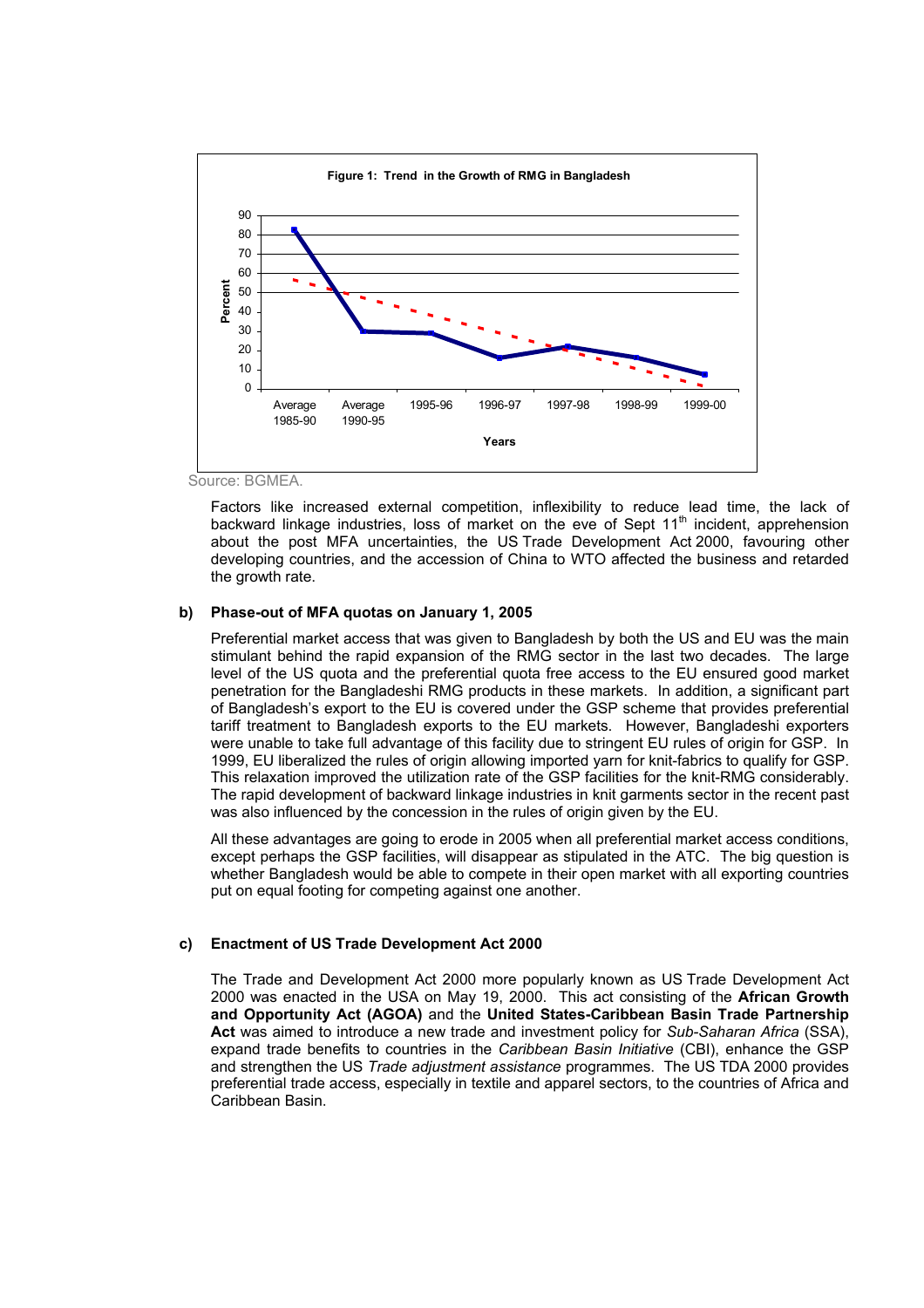The US Trade Development Act 2000 provides duty-free and quota-free access to 48 countries of Africa and 24 countries of the Caribbean Basin for exporting textile and apparel products to the US market on certain eligibility criteria. It may be noted here that some of the beneficiary countries, especially in the Caribbean Basin, are Bangladesh's direct competitors in the US apparel market.

The majority of countries benefiting from the US Trade Development Act belong to the group of Least Developed Countries (LDC). This enactment has thus created a division within the LDCs as the LDCs outside this scheme have lost their strength for bargaining duty free and quota free access, being now a small minority. It may be mentioned here that for quite some time now, Bangladesh has been actively campaigning in various multilateral forums, including the WTO, for providing favourable treatments to all the LDCs.

Between the two groups of countries covered under the US Trade Development Act 2000, it is the Caribbean countries that are more important as a source of apparel import into USA. In 1999, the total value of apparel export to the USA by the CBI countries amounted to US\$ 8.92 billion, accounting for 14% of the US market.

There are a number of CBI countries that compete with Bangladesh in a number of apparel items of high export interest to Bangladesh. In 1999, countries like the Dominican Republic (3.74%) and Honduras (3.40%) had market shares bigger than Bangladesh (2.75%), while El Salvador (2.24%) was following very closely. Incidentally, the quota fill-in rates of these countries for a number of items were also high. Therefore, the new quota-free and duty-free regime is likely to allow them to expand their apparel exports to USA substantially. This is expected to lead to trade diversion from Bangladesh in favour of CBI countries. The effect is already visible in the last two years. The average export prices to the US market have fallen substantially during this period, indicating that the Caribbean countries are creating price pressure to take away business from Bangladesh, as indicated in Table 3.

The SSA countries in the medium term may become a potential threat if they can put together the necessary production facilities. How effective these potential competitors will be will depend on the price competitiveness of their exports.

| Country                                                                  | <b>Value</b>           |            | Volume            |              |  |
|--------------------------------------------------------------------------|------------------------|------------|-------------------|--------------|--|
|                                                                          |                        |            |                   | <b>Share</b> |  |
|                                                                          | <b>Million Dollars</b> | Share in % | <b>Million M2</b> | in %         |  |
| <b>Total US market</b>                                                   |                        |            |                   |              |  |
|                                                                          | 63,743.90              | 100        | 28,615.43         | 100          |  |
| <b>Bangladesh</b>                                                        | 1,753.85               | 2.75       | 910.52            | 3.18         |  |
| <b>CBI Countries:</b>                                                    | 8,917.82               | 14         | 3,570.87          | 16.52        |  |
| Dominican Republic                                                       | 2,385.19               | 3.74       | 900.25            | 3.15         |  |
| Honduras                                                                 | 2,164.23               | 3.4        | 958.26            | 3.35         |  |
| El Salvador                                                              | 1,363.49               | 2.14       | 641.24            | 2.24         |  |
| Guatemala                                                                | 1,243.50               | 1.95       | 332.99            | 1.16         |  |
| Costa Rica                                                               | 831.36                 | 1.3        | 370.03            | 1.29         |  |
| Jamaica                                                                  | 244.96                 | 0.54       | 148.80            | 0.52         |  |
| Nicaragua                                                                | 277.36                 | 0.44       | 69.38             | 0.24         |  |
| Haiti                                                                    | 249.82                 | 0.39       | 127.35            | 0.45         |  |
| <b>Sub-Saharan Countries:</b>                                            | 606.74                 | 0.95       | 151.77            | 0.53         |  |
| <b>Mauritius</b>                                                         | 232.18                 | 0.36       | 38.95             | 0.14         |  |
| South Africa                                                             | 112.95                 | 0.18       | 45.38             | 0.16         |  |
| Lesotho                                                                  | 110.76                 | 0.17       | 25.80             | 0.09         |  |
| Note: The figures include both apparel and non-apparel exports under MFA |                        |            |                   |              |  |

#### **Table 3: Exports of Apparels to USA by Bangladesh, Sub-Saharan and Caribbean Countries (1999)**

Source: CPD paper on USTDA2000: A response from Bangladesh perspective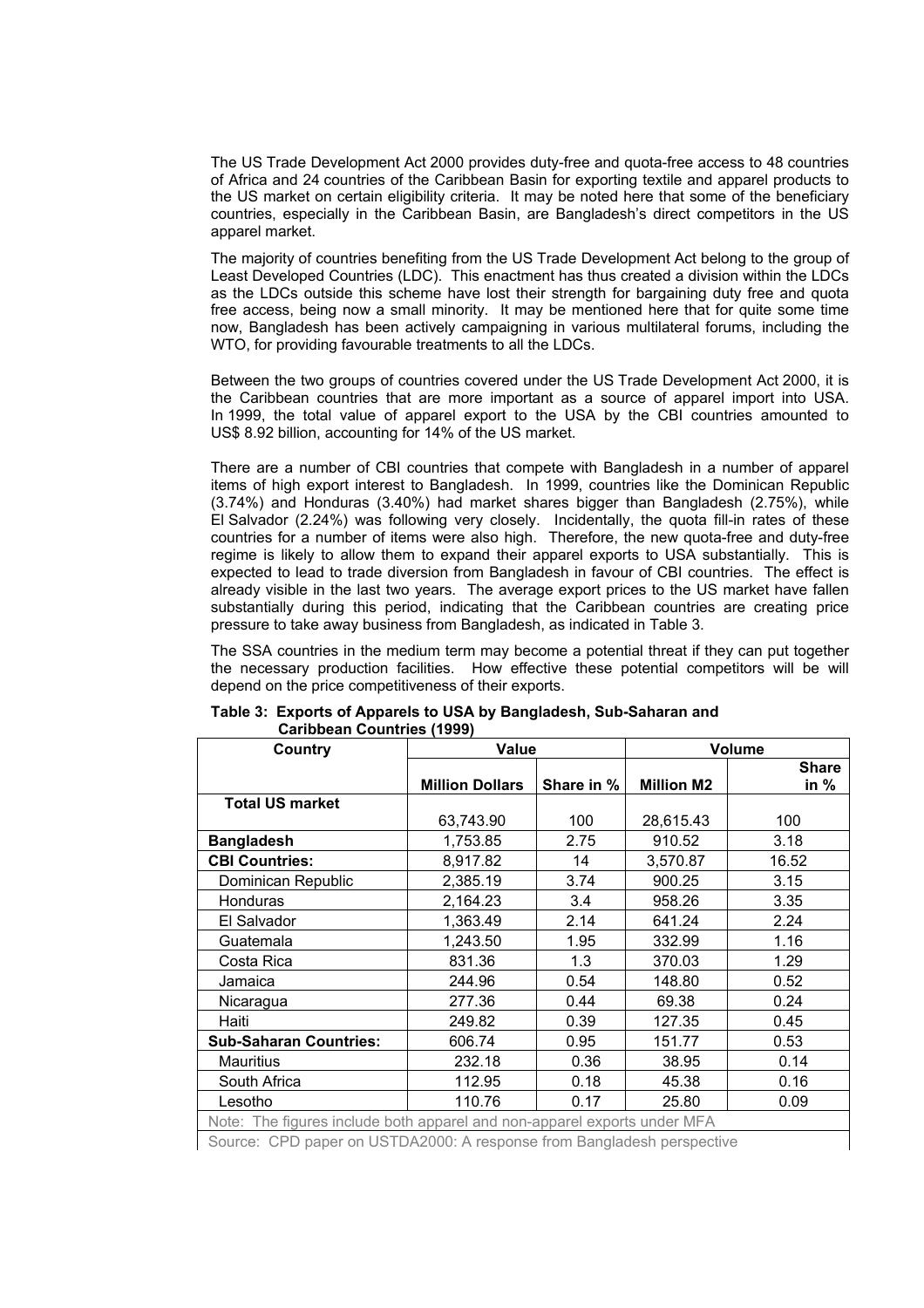#### **d) Accession of China to WTO**

China is perhaps the largest supplier of textiles and clothing in the world. The accession of the country to WTO has opened up a new vista of market access for them. China has a very large production base of fabric, by using competitive and appropriate technology. China also has a very large pool of labour force for the highly labour intensive apparel industry. Both these factors ensure a very high degree of competitiveness. China's accession to WTO has removed their major market access constraint. The high degree of integration that China already has between their textile and clothing sector would enable them to respond quickly to the demand of garment buyers. This may result in the diversion of business to China in large quantum from countries like Bangladesh.

#### **4. AN OVERVIEW OF THE BANGLADESH TEXTILE SECTOR**

Growth of the RMG sector since 1980s is well documented. Following the rapid expansion of RMG activities and stimulated by the incentive package offered by the government, other related areas of textile sectors also achieved notable progress particularly since the mid-1990s. However, direct data on aggregate investment in this sector is not readily available. Nevertheless, a look into the growth of the index of production capacity of the textile sector, capacity expansion of the enterprises belonging to the Bangladesh Textile Mills Association (BTMA), a study of the available data on capacity expansion in weaving, dyeing and finishing facilities, an examination of import data of textile machinery, a study of data on opening and settlement of letters of credit of textile related imports, the import figures of cotton and yarn and pattern of the cash subsidy given to stimulate fabric production for export, can reveal the degree of overall progress made in the textile sector. We shall now examine these factors one by one in the following paragraphs:



#### **Figure 2: Index of production capacity**

#### **a) Index of production capacity**

An index comparing the production capacity in the year 2000 with that of the year 1996 (Figure 2) that the growth in production capacity was largest in the weaving sector during this period. The spinning and dyeing and finishing sectors also registered considerable growth. Compared to the base level of 1996, the weaving sector witnessed a 4.4 fold increase in its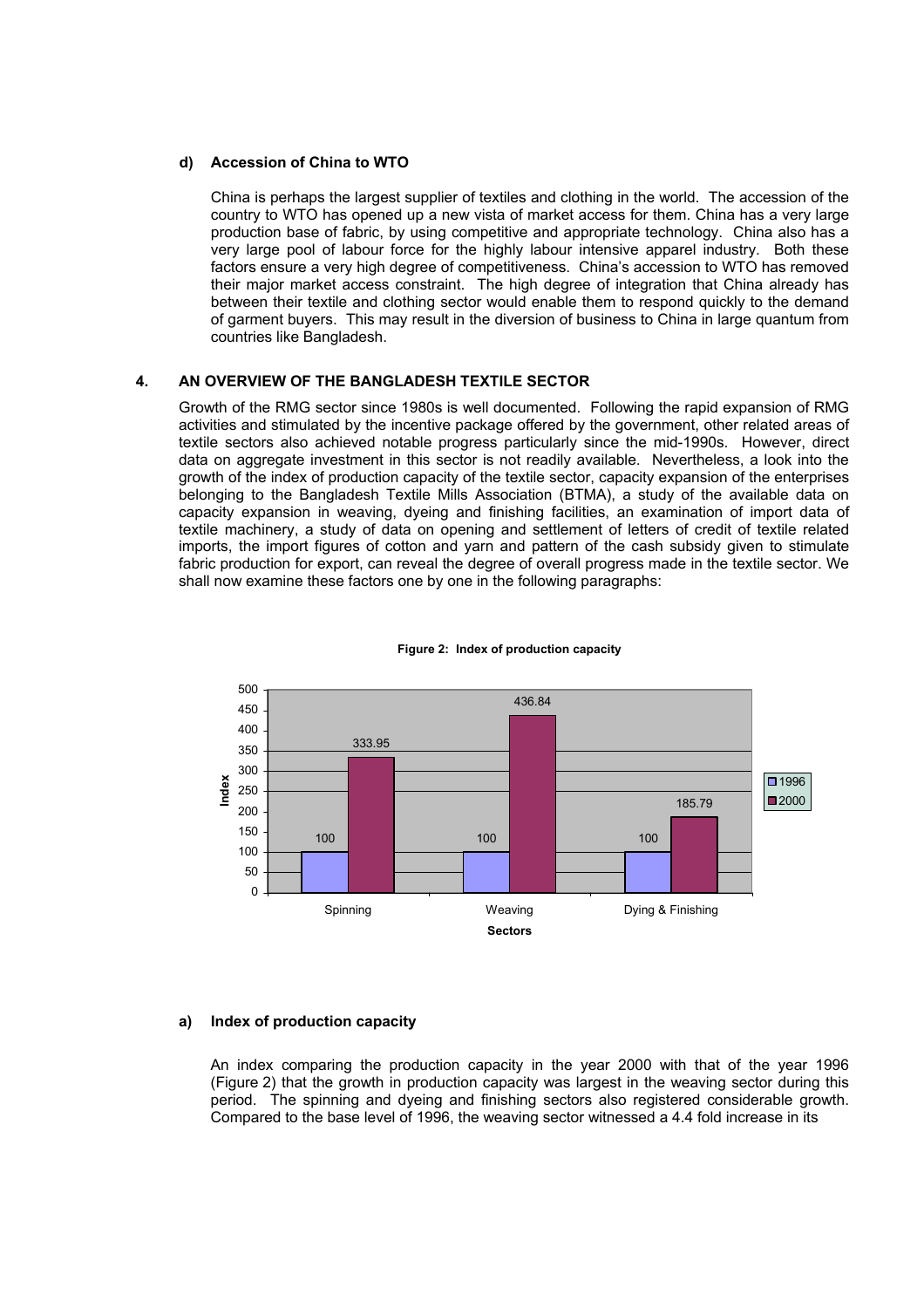production capacity by the year 2000. The production capacity in the spinning sector increased 3.3 fold during the same period. Even the lagging, dyeing and finishing sectors almost doubled its capacity during the same period.

#### **b) Investment and capacity expansion in the textile sector**

A study of the import data shows that imported machinery for production of yarn, fabric and knitted fabric machinery accounts for a good share of total imported machinery. Import of textile machinery marked a significant increase in the last decade. An investment of about US\$ 0.5 billion came in the last five years in the textile sector (CPD 2000). Many new mills came into operation and some are in the construction stage. A number of mills, installed capacity, and production capacity marked phenomenal growth after the declaration of the Textile Policy in 1995. For example, installed capacity of yarn mills under BTMA increased from 1.5 million spindles in 1995-96 to more than 2.5 million spindles in 1999-2000. Production capacity in weaving increased from 200 million metres in 1996-97 to 800 million metres in 1999-2000. In the dying-finishing sub-sector, production capacity increased from 366 million metres to 680 million metres during the same period. The figures are shown in Table 4 and Table 5, respectively.

*Bangladesh imported textile machineries mostly from Japan and China in the 1990s. Details are given in Table 6. These machines are able to produce high quality products at a reasonable cost. As a result, the textile units established in recent years are found to be more efficient, and are able to produce export quality products.* 

| Year    | No. of Unit | <b>Installed</b><br><b>Spindle</b> | <b>Operational</b><br><b>Spindle</b> | Capacity<br><b>Utilisation</b><br>(percent) | <b>Production</b><br>(million Kg) |
|---------|-------------|------------------------------------|--------------------------------------|---------------------------------------------|-----------------------------------|
| 1983-84 | 22          | 412680                             | 303499                               | 74                                          | 16.24                             |
| 1985-86 | 22          | 443500                             | 353404                               | 80                                          | 20.69                             |
| 1990-91 | 44          | 929630                             | 442004                               | 84                                          | 29.4                              |
| 1991-92 | 44          | 927798                             | 300253                               | 83                                          | 21.7                              |
| 1995-96 |             | 1464762                            |                                      |                                             |                                   |
| 1999-00 | 114         | 2374317                            | 2151977                              | 91                                          | 143.1                             |
| 2000-01 | 135         | 2530900                            |                                      |                                             |                                   |

**Table 4: Capacity expansion in BTMA Spinning Mills** 

Source: BTMA, TSMU/Ministry of textile and islam R. The Textile Industry

(Working Paper no.17), World Bank,1993

#### **Table 5: Capacity expansion in Weaving, Processing and Finishing sectors**

|         |                        | <b>Weaving Sector</b>                                                                     |         | Dying-Processing-Finishing |                                           |  |
|---------|------------------------|-------------------------------------------------------------------------------------------|---------|----------------------------|-------------------------------------------|--|
|         | No. of<br><b>Units</b> | <b>Installed</b><br><b>Production</b><br>Capacity<br>Capacity<br>(machine)<br>(000 meter) |         | No. of Units               | <b>Production Capacity</b><br>(000 meter) |  |
| 1996-97 | 1126                   |                                                                                           | 190.238 | 250                        | 365.965                                   |  |
| 1999-00 |                        | 31500                                                                                     | 830,000 | 282                        | 680,000                                   |  |

Source: BTMA and Ministry of Textiles.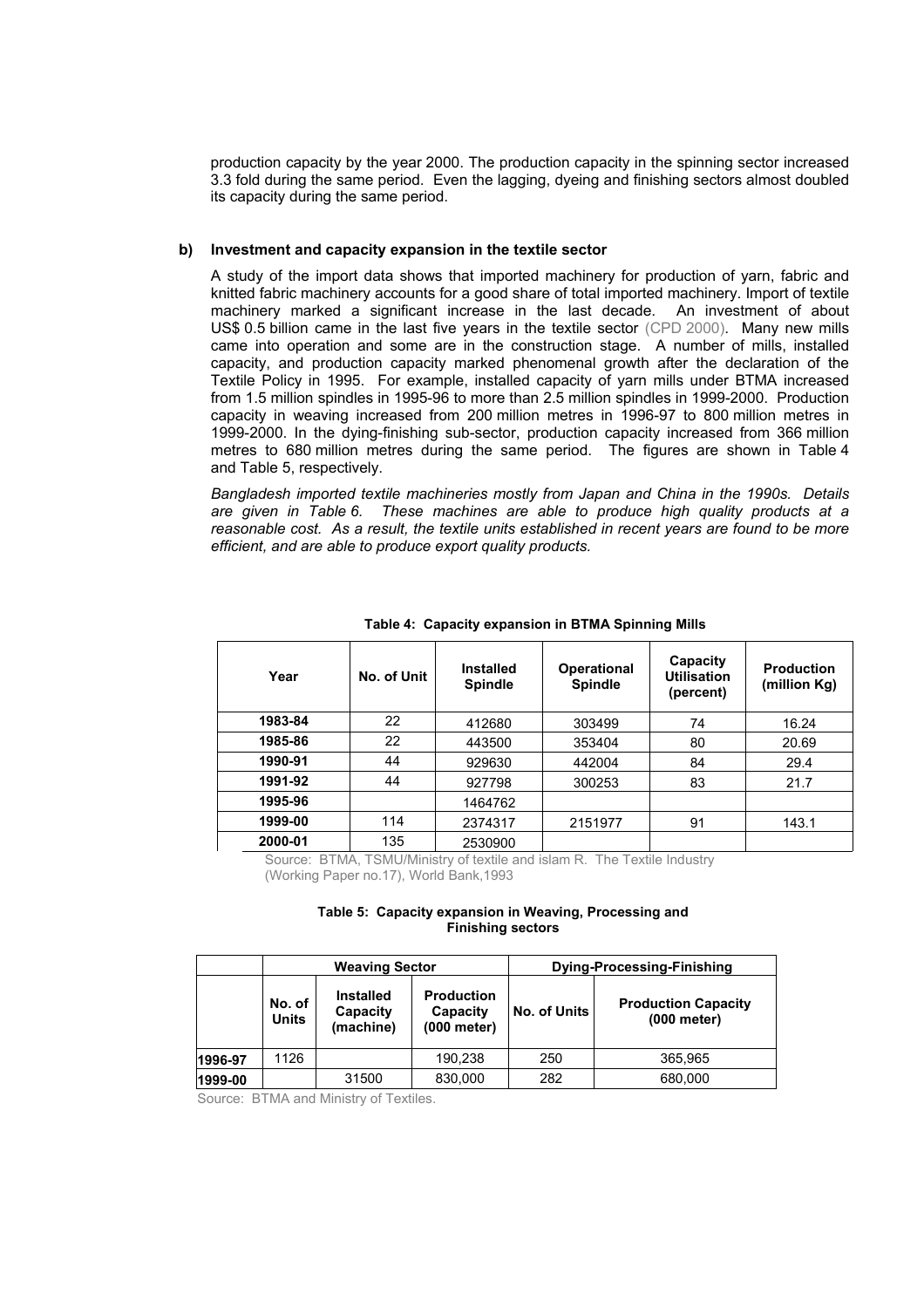|                                            | Mchn for<br>preparing<br>textile fibre | Weaving<br>machines<br>(looms) | Knitting<br>mach<br>stich-bond<br>mach etc. | Aux<br><b>Machinery</b><br>for extrude<br>draw mach<br>etc. | of text<br>machinery | Total import Total import<br>of capital<br>goods | <b>Growth</b><br>rate |
|--------------------------------------------|----------------------------------------|--------------------------------|---------------------------------------------|-------------------------------------------------------------|----------------------|--------------------------------------------------|-----------------------|
| 1988-89                                    | 256000                                 | 27000                          | 81000                                       | 573000                                                      | 1056920              | 11230000                                         | 9.41%                 |
| 1989-90                                    | 442000                                 | 17000                          | 73000                                       | 410800                                                      | 1097443              | 12988800                                         | 8.45%                 |
| 1990-91                                    | 858000                                 | 91000                          | 118000                                      | 377000                                                      | 1998319              | 16110800                                         | 12.40%                |
| 1991-92                                    | 1079000                                | 80000                          | 320000                                      | 257000                                                      | 2952055              | 16687400                                         | 17.69%                |
| 1992-93                                    | 815442                                 | 86470                          | 310873                                      | 273389                                                      | 2952158              | 17252000                                         | 17.11%                |
| 1993-94                                    | 623719                                 | 71127                          | 264630                                      | 394990                                                      | 1832773              | 16501000                                         | 11.11%                |
| 1994-95                                    | 758670                                 | 173215                         | 374338                                      | 195208                                                      | 2132009              | 21695000                                         | 9.83%                 |
| 1995-96                                    | 2536912                                | 1082521                        | 795750                                      | 271173                                                      | 5457527              | 35867000                                         | 15.22%                |
| 1996-97                                    | 2,986,318                              | 1080456                        | 752177                                      | 435464                                                      | 6283155              | 45025000                                         | 13.95%                |
| 1997-98                                    | 2473394                                | 301360                         | 748573                                      | 350216                                                      | 5594881              | 43809000                                         | 12.77%                |
| 1998-99                                    | 1593000                                | 430000                         | 637000                                      | 303000                                                      | 31357241             |                                                  |                       |
| Average<br><b>Growth Rate</b><br>(89-94)   | 28.92%                                 | 75.30%                         | 41.05%                                      | $-3.50%$                                                    | 19.15%               | 8.46%                                            |                       |
| Average<br><b>Growth Rate</b><br>$(95-99)$ | 44.19%                                 | 111.42%                        | 51.31%                                      | $-7.96%$                                                    | 21.65%               | 11.62%                                           |                       |

**Table 6: Import of Textile Machinery** 

Source: NBR data.

#### **c) Growth in the import of raw materials**

Bangladesh is not a cotton producing country. Almost the entire requirement of cotton is imported. However, yarn is produced in the country. Local production can hardly cope with the requirement of domestic fabric production. There is a large local requirement for yarn in the handloom industry as well as in local fabric production. Therefore both cotton and yarn are in the permanent list of importable items.



Source: CPD presentation.

A study of the import statistics of cotton and yarn from FY 91 to FY 01 as indicated in Figure 3 reveal that import of cotton increased almost five-fold and that of yarn about four-fold over this period. This is indicative of a significant growth in this sector.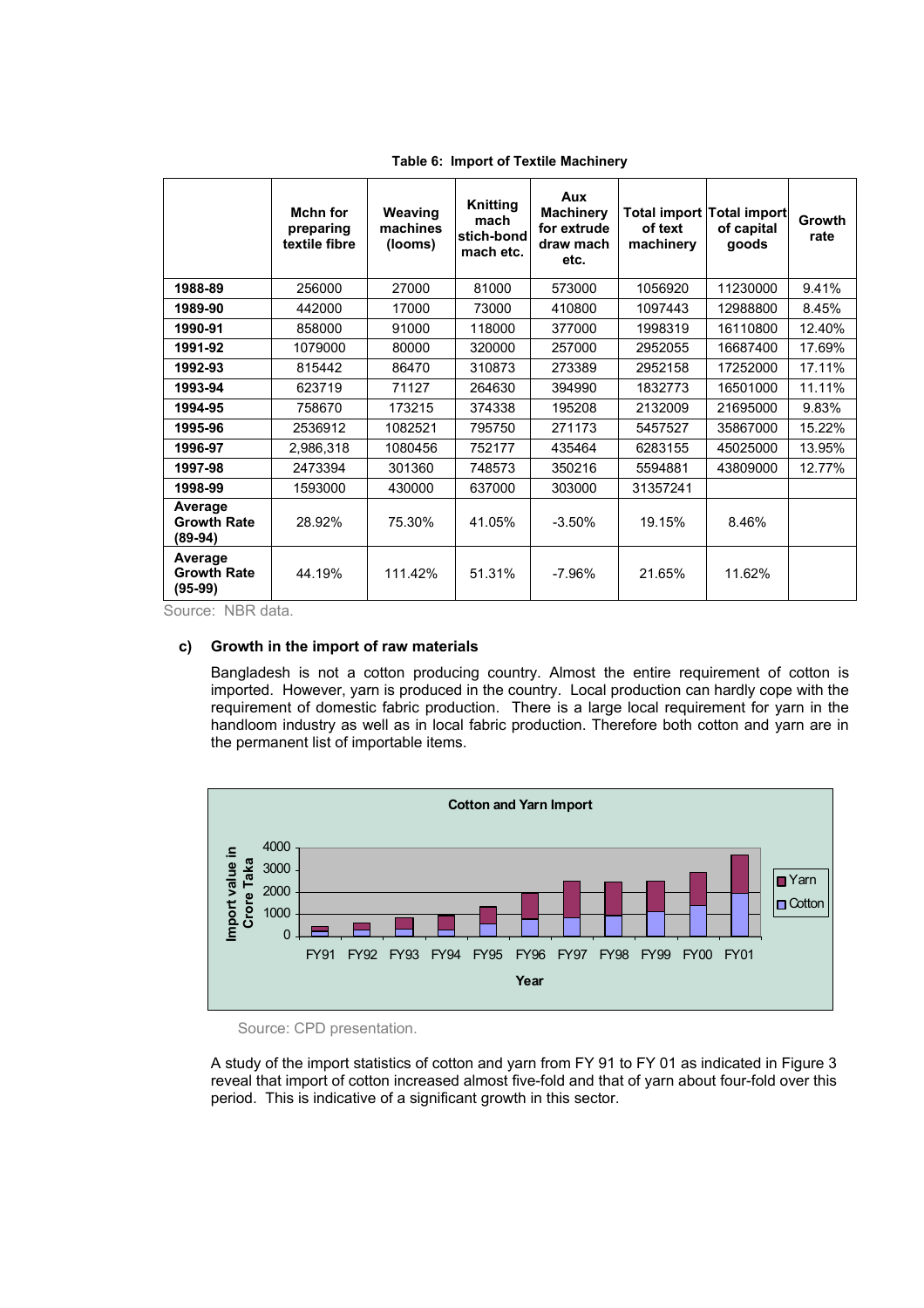#### **d) Cash incentive for the textile sector**

A cash compensatory scheme is administered by the Bangladesh Bank where RMG, hosiery, and textile units that are either not covered or refrained from using the facilities provided under the bonded warehouse or duty draw back scheme are provided cash assistance of 25% of value of export of apparel. The cash incentive is a major fiscal support given by the Government to stimulate investment in the textile sector, as indicated in Figure 4.



The steady increase in the aggregate amount of this assistance, as depicted in Figure 4, indicate that production of fabric and knit fabric that attracted the cash subsidy increased substantially over the past years.

Cash subsidy, though a very significant incentive, is rendering heavy budgetary pressure on the Government. Also payment against the scheme was not very regular due to paucity of Government funds and this created cash starvation for the industrial units, benefiting from the scheme. In the recent budget, the quantum of the incentive has been reduced to 15%.

#### **e) Opening and Settlement of L/C in textile imports**

Figures of L/C opening and their settlement in Jul-Jan 02 compared with those of Jul-Jan 01 indicate that the there was a 24.33% increase in import of machinery and 36.95% increase in L/C settlement as indicated in Table 7. Import of man-made fibre and yarn made of MMF also registered substantial increase.

Back to back L/C, an indicator of imported materials used for the RMG, marked a decrease of 11.03% showing reduction in the dependence on imported raw materials.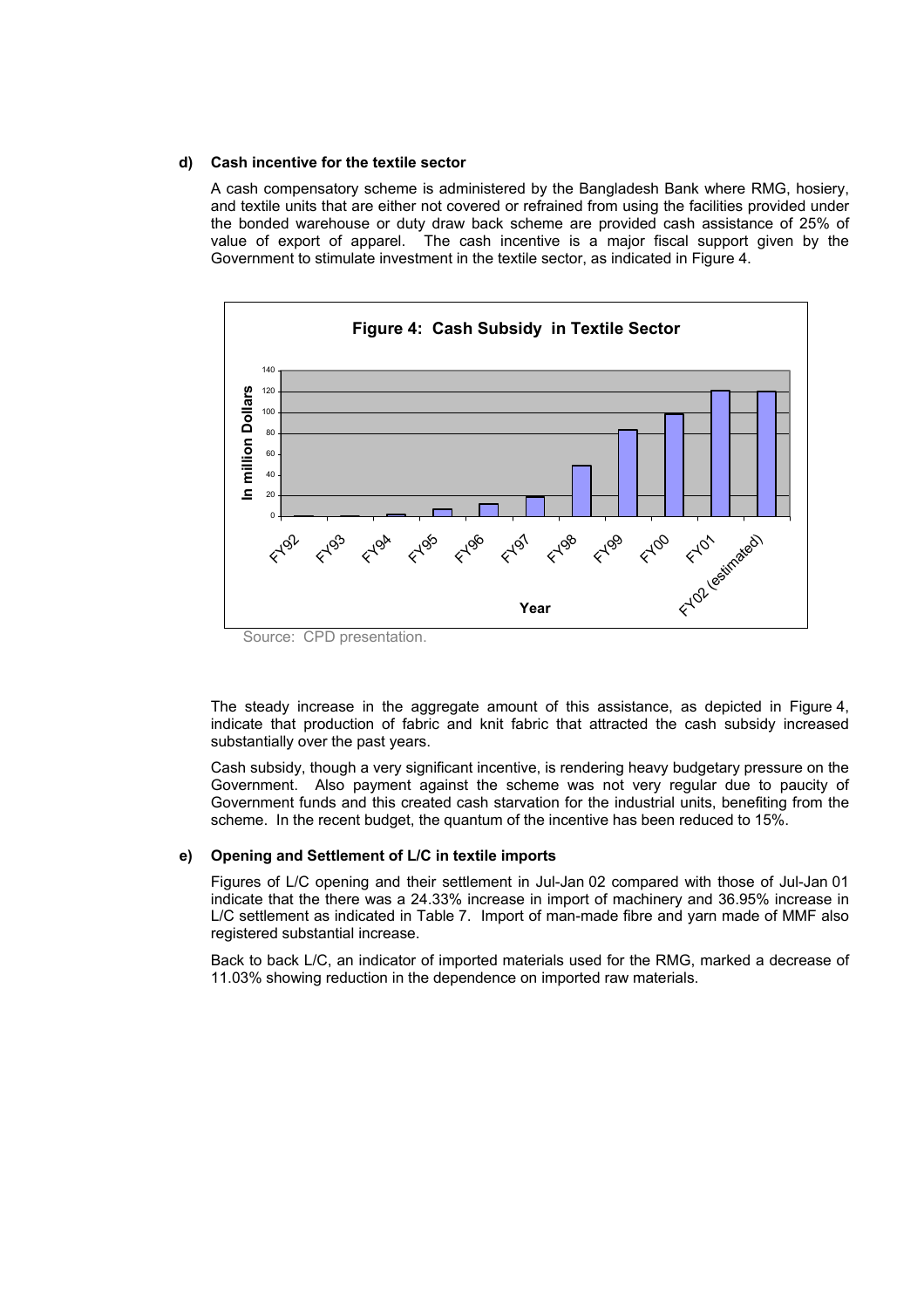| <b>Particulars</b>    | Jul-Jan FY 02     |         | Jul-Jan FY 01     |         | <b>Annual Growth %</b> |         |
|-----------------------|-------------------|---------|-------------------|---------|------------------------|---------|
|                       | <b>Settlement</b> | Opening | <b>Settlement</b> | Opening | <b>Settlement</b>      | Opening |
| Raw Cotton            | 1087.80           | 1108.76 | 1162,68           | 1194.62 | (6.44)                 | (7.19)  |
| <b>MMF</b>            | 41.71             | 59.95   | 30.78             | 33.21   | 35.51                  | 80.52   |
| <b>FFM Yarn</b>       | 190.37            | 228.01  | 168.22            | 174.42  | 13.17                  | 30.72   |
| <b>Cotton Yarn</b>    | 409.02            | 482.34  | 353.37            | 426.34  | 15.75                  | 13.14   |
| <b>Machinery</b>      | 637.81            | 572.77  | 465.74            | 460.70  | 36.95                  | 24.33   |
| <b>BBLC</b><br>Others | 6600.68           | 5998.04 | 6858.03           | 6741.32 | (3.75)                 | (11.03) |

**Table 7: Opening and Settlement of L/C in textile imports** 

Source: CPD presentation.

#### **f) Bank investment in textile project**

In Bangladesh, the main industrial investment financing comes from the commercial banks. An analysis of the financing done by the five largest commercial banks of the country in textile projects from FY 96 to FY 00 show that their cumulative investment in this sector went up from slightly above Taka 1 billion in FY 96 to Taka 9 billion in FY 00. The cumulative number of projects financed by them increased from 61 to 231 during the same period. Thus the total financing of these five banks in the textile sector increased nine-fold in five years.

#### **g) Trends in production and demand supply gap in the spinning and weaving sector**

Because of the expansion in production capacity, actual production of fabric and yarn has significantly increased over the last two years. Not only overall production in the textile sector marked an increase, its capacity to support export-oriented knit and woven RMG has also increased. As a result, the percentage share of domestic yarn and fabric supporting RMG has increased. Nevertheless, the absolute gap between demand and supply kept increasing because of high growth of knit and woven RMG export until the late 1990s.

RMG export increased at a very high rate during the 1990s. As a result, demand for fabric and yarn for export oriented RMG marked a significant increase. Demand for fabric for RMG increased from 563 million meters in FY 1991 to 2049 million meters in FY 2000. Similarly, demand for yarn for RMG increased from some 94 million kg in FY 1991 to 341 million kg in FY 2000 as indicate in Table 8.

|         | <b>Woven Garments</b>     | <b>Knit Garments</b>              |                    |                  | Total                             |                    |                  |                                   |                       |
|---------|---------------------------|-----------------------------------|--------------------|------------------|-----------------------------------|--------------------|------------------|-----------------------------------|-----------------------|
| Year    |                           | Input requirement                 |                    | Quantity         | Input requirement                 |                    | Quantity         | Input<br>requirement              |                       |
|         | Quantity<br>million dozen | <b>Fabric</b><br>million<br>meter | Yarn<br>million kg | million<br>dozen | <b>Fabric</b><br>million<br>meter | Yarn<br>million ka | million<br>dozen | <b>Fabric</b><br>million<br>meter | Yarn<br>million<br>kg |
| 1990-91 | 25.49                     | 472.07                            | 78.68              | 5.08             | 91.44                             | 15.24              | 30.57            | 563.51                            | 93.92                 |
| 1991-92 | 34.00                     | 629.68                            | 104.95             | 6.00             | 108                               | 18                 | 40               | 737.68                            | 122.95                |
| 1992-93 | 36.05                     | 667.65                            | 111.27             | 10.66            | 191.88                            | 31.98              | 46.71            | 859.53                            | 143.25                |
| 1993-94 | 34.35                     | 636.16                            | 106.03             | 10.28            | 194.76                            | 32.46              | 45.17            | 830.92                            | 138.49                |
| 1994-95 | 47.21                     | 874.33                            | 145.72             | 15.3             | 275.4                             | 45.9               | 62.51            | 1149.73                           | 191.62                |
| 1995-96 | 48.82                     | 904.15                            | 150.69             | 23.19            | 417.42                            | 69.57              | 72.01            | 1321.57                           | 220.26                |
| 1996-97 | 53.45                     | 989.89                            | 164.98             | 27.54            | 495.72                            | 82.62              | 80.99            | 1485.61                           | 247.6                 |
| 1997-98 | 65.59                     | 1214.73                           | 202.45             | 32.6             | 586.8                             | 97.8               | 98.19            | 1801.53                           | 300.25                |
| 1998-99 | 64.79                     | 1199.91                           | 199.99             | 36.66            | 659.88                            | 109.98             | 101.45           | 1859.79                           | 309.97                |
| 1999-00 | 66.64                     | 1234.2                            | 205.7              | 45.27            | 814.9                             | 135.8              | 111.91           | 2049                              | 341.5                 |

**Table 8: Total fabric and yarn requirement in Woven and Knit Garments 1990-2000** 

Source: EPB (2000), and Ministry of Textile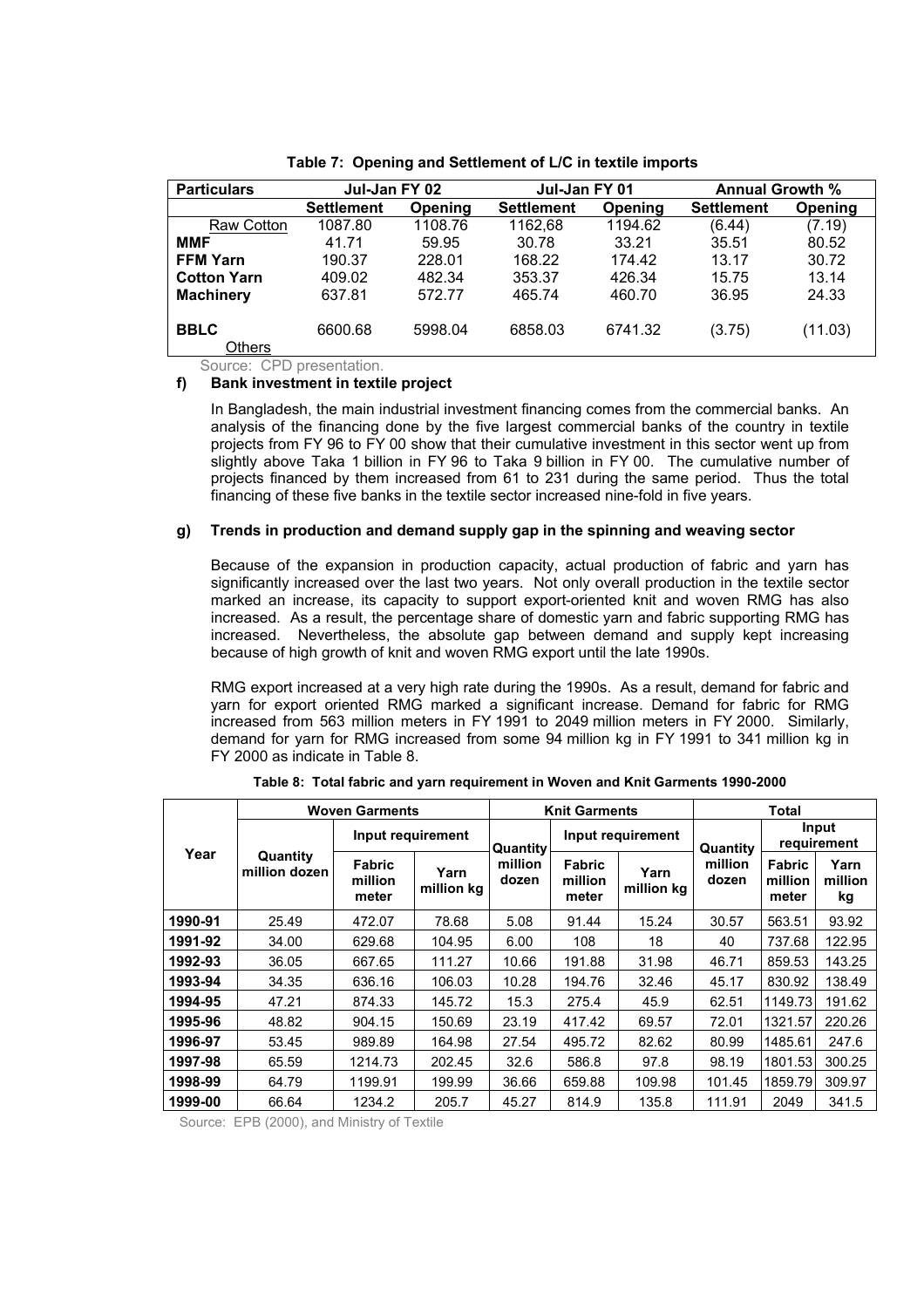Domestic demand for yarn and fabric grew steadily with an increase in population and per capita income. Total demand for fabric increased from 1969 million meters to 3895 million meters during FY 1994 to FY 2000. Demand grew at 9.5% whereas production of fabric grew at 12.6% rate. Despite an higher growth rate of production than that of demand, the absolute gap between demand and supply increased over time because of the low production base. Domestic production as a percentage of total demand remained steady at around 40% over this period.

The situation is slightly better for yarn. The average annual growth rate of yarn production is more than 14%. As a result, import requirement grew only at 10%. Import dependence as a percentage of the total requirement also declined, but at a declining rate. The trend is demanded supply if fabrics and yarns are illustrated in Tables 9 and 10, respectively.

| Year                     | <b>Demand</b><br>for fabrics<br>(million<br>metre)<br>for RMG | Local<br>demand<br>for fabrics for fabrics<br>(million<br>metre) | Total<br>demand<br>(million)<br>metre) | Total<br>production<br>of fabric | <b>Domestic</b><br>production<br>as a $%$<br>demand | <b>Fabrics</b><br>used by<br>exp-oriente<br>d RMG | <b>Domestic</b><br>fabrics as a %<br>of total fab.<br>Used in exp-<br>oriented RMG |
|--------------------------|---------------------------------------------------------------|------------------------------------------------------------------|----------------------------------------|----------------------------------|-----------------------------------------------------|---------------------------------------------------|------------------------------------------------------------------------------------|
| 1993-94                  | 830                                                           | 1139                                                             | 1969                                   | 800                              | 40.6                                                | 45                                                | 5.06                                                                               |
| 1994-95                  | 1150                                                          | 1315                                                             | 2465                                   | 1040                             | 42.2                                                | 104                                               | 9.91                                                                               |
| 1995-96                  | 1322                                                          | 1460                                                             | 2782                                   | 1129                             | 40.6                                                | 169                                               | 13.04                                                                              |
| 1996-97                  | 1486                                                          | 1534                                                             | 3020                                   | 1223                             | 40.5                                                | 231                                               | 15.85                                                                              |
| 1997-98                  | 1802                                                          | 1633                                                             | 3435                                   | 1356                             | 39.5                                                | 317                                               | 17.93                                                                              |
| 1998-99                  | 1860                                                          | 1775                                                             | 3635                                   | 1424                             | 39.2                                                | 356                                               | 18.97                                                                              |
| 1999-00                  | 2049                                                          | 1846                                                             | 3895                                   |                                  |                                                     |                                                   |                                                                                    |
| <b>Growth rate</b>       |                                                               |                                                                  | 9.45%                                  | 12.55%                           |                                                     |                                                   |                                                                                    |
| Source: CPD presentation |                                                               |                                                                  |                                        |                                  |                                                     |                                                   |                                                                                    |

**Table 9: Trends in demand-supply gap of fabrics** 

Source: CPD presentation

|  |  | Table 10: Trend in demand-supply gap of yarn |  |
|--|--|----------------------------------------------|--|
|--|--|----------------------------------------------|--|

| Year               | <b>Total demand</b><br>for yarn<br>(mil. kg) | <b>Total production</b><br>of yarn<br>(mil. kg) | <b>Total import</b><br>of yarn<br>(mil. kg) | Import as a % of<br>total demand |
|--------------------|----------------------------------------------|-------------------------------------------------|---------------------------------------------|----------------------------------|
| 1993-94            | 328.17                                       | 63.2                                            | 264.97                                      | 80.74                            |
| 1994-95            | 410.83                                       | 96.5                                            | 314.33                                      | 76.51                            |
| 1995-96            | 463.67                                       | 113                                             | 350.63                                      | 75.62                            |
| 1996-97            | 503.33                                       | 116.8                                           | 386.53                                      | 76.79                            |
| 1997-98            | 572.5                                        | 139.7                                           | 423.8                                       | 75.6                             |
| 1998-99            | 605.83                                       | 146.7                                           | 456.13                                      | 75.6                             |
| 1999-00            | 649.3                                        | 167.57                                          | 506.84                                      | 75.1                             |
| <b>Growth rate</b> | 9.45%                                        | 14.23%                                          | 10.60%                                      |                                  |

Source: CPD estimates based on information from BTMA, TSMU/Ministry of Textiles, EPB(2000)

The absolute demand supply gap of yarn and fabric though increasing over time has remained almost constant in recent years. At present (2000), local spinning mills supply 70% of yarn for knit fabrics and 20% yarn for the woven fabrics. Use of local fabrics by the woven RMG has also increased from about 5% in FY 1994 to about 20% in the current year (BTMA). Despite these facts, there is a huge demand-supply gap in yarn and fabric in the country.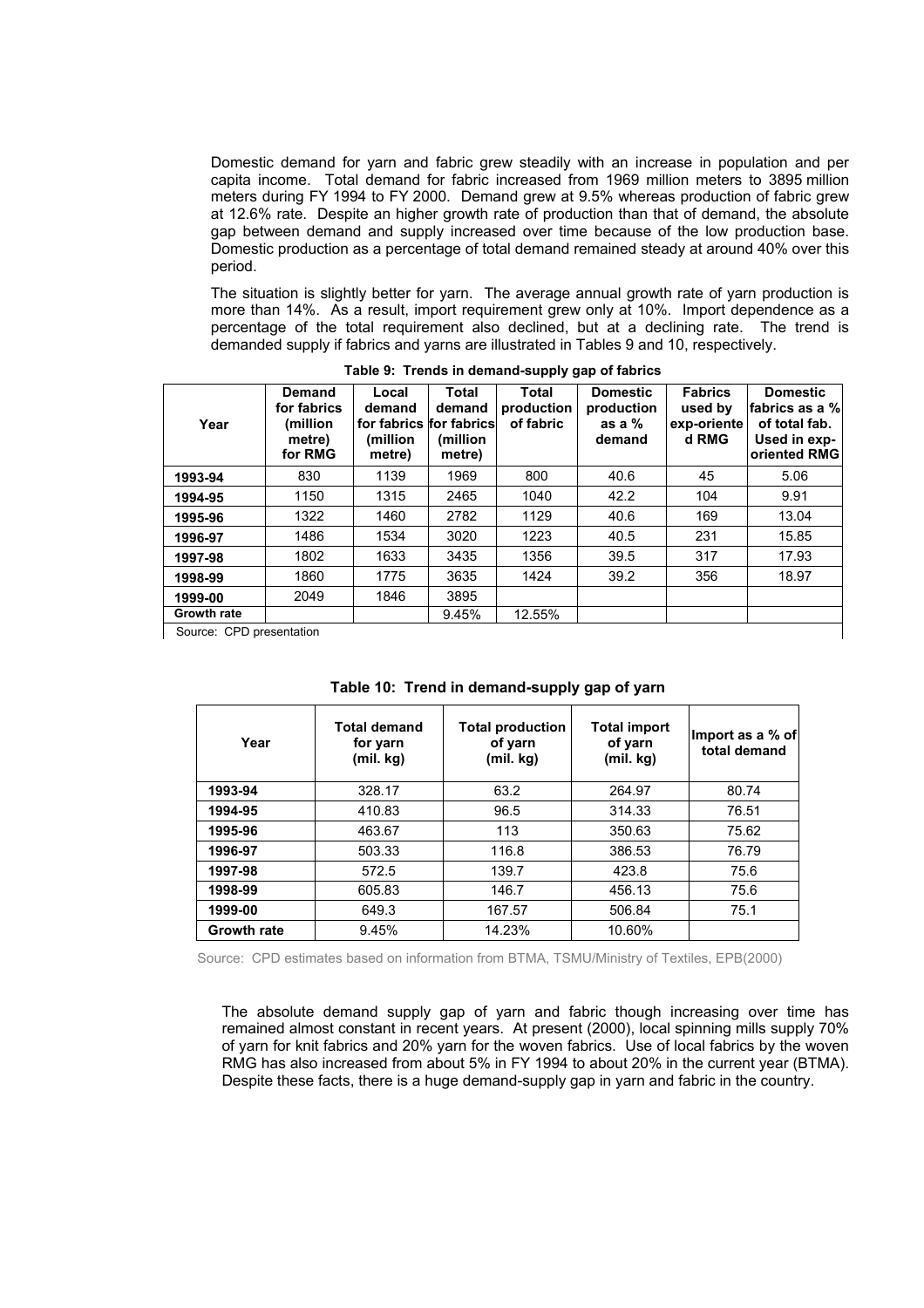#### **5. PUBLIC POLICY FRAMEWORK TO STIMULATE INVESTMENT**

The Textile sector of Bangladesh achieved notable progress driven by demand created by the rapid growth of the RMG sector. The Government also provided appropriate incentive packages to stimulate this growth. The public policy framework to stimulate investment also had a great role in fuelling the growth in the sector. There were adequate fiscal incentives like duty drawback facilities, tax holiday, cash assistance, income tax rebate facilities, zero tariffs on machinery input, and concessional tariff rate on other imported inputs. Financial incentives like availability of bonded warehouse facilities, provision of import under back-to-back LCs, credit at concessional rates, an export credit guarantee scheme, and a scheme for retention of foreign exchange earned by the exporters also helped.

The setting-up of the export processing zones (EPZ) in Dhaka and Chittagong and allowing setting-up of EPZs in the private sector also played a positive role in augmenting investment in this sector. It is reported that the number of units in these EPZs went up from 64 in FY 97 to 344 in FY 00. The relative investment went up from US\$ 150 million to a cumulative amount of US\$ 840 million in these zones during the same period. Almost half of these investments went to the RMG sector and the other half to backward linkage industries.

#### **6. PUBLIC AND PRIVATE SECTOR PARTNERSHIPS**

Strategic alliances and partnerships are necessary for successful execution of overseas orders. Most of the successful Bangladeshi companies have built up these partnerships and alliances with mills in the textile sector, both at home and abroad. Below please find some of the arrangements that some companies have made with major fabric suppliers that exist in Bangladesh.

Arrangements with mills allow garment manufacturers to jointly develop fabric designs, participate in overseas trade fairs to simultaneously display fabric and garment manufacturing and to co-ordinate production plans so as to cut delivery time and to handle repeat orders efficiently. As a part of this plan of action, companies are jointly participating in two major textile fairs that are taking place in Europe next month, the "Intertex Milano" in Italy being held on Sept 15<sup>th</sup> to 17<sup>th</sup> and "Texworld" in Paris being held on Sept  $18<sup>th</sup>$  to  $21<sup>st</sup>$ . In these fair participation companies share the same stall, displaying the range of fabric manufactured by mills and the garments made out of it. Garment manufacturers assist textile mills in their marketing approach, e.g. in providing late information on fashion trends. This is a classic example of a partnership at the enterprise level in Bangladesh.

The relationship between textile and clothing manufacturers has a history of suspicion and distrust. This had been the case from the very beginning when the RMG sector was emerging, using imported fabric. For example in some instances imported fabric for use in garment manufacturing "leaked" to the local market, negatively affecting the domestic market for textiles. On the other hand, the textile sector is highly protected. Due to this protection it lost its market contact and subsequently some of its competitiveness. Thus, two fundamentally different interests confront each other, resulting in a not necessarily co-operative atmosphere between the respective manufacturers associations. However, at the enterprise level, cooperation and the desire to build sustainable partnerships and alliances is excellent.

Garment manufacturers have also developed alliances with overseas fabric suppliers. The local RMG makers, and especially those who source fabrics themselves have established close relationships with textile mills in China, India, Indonesia, Thailand, Malaysia, Korea and Taiwan. These partnerships range from simple sourcing to fabric development for special consumer demand. Thus, a framework of partnership and alliances both at home and abroad exist.

The only country in the region that has high potential of supplying fabric and that is in close proximity to Bangladesh is India. Thus, Bangladeshi garment manufacturers source substantially in India at internationally competitive prices. Furthermore, in order to benefit from duty free access or, at least lower duties under the general GSP scheme, to the EU market, Bangladesh could utilize the option of "SAARC Cumulation" under the Rules of Origin requirements. This, however, is a political decision, heavily disputed between the textile and clothing sub-sectors.